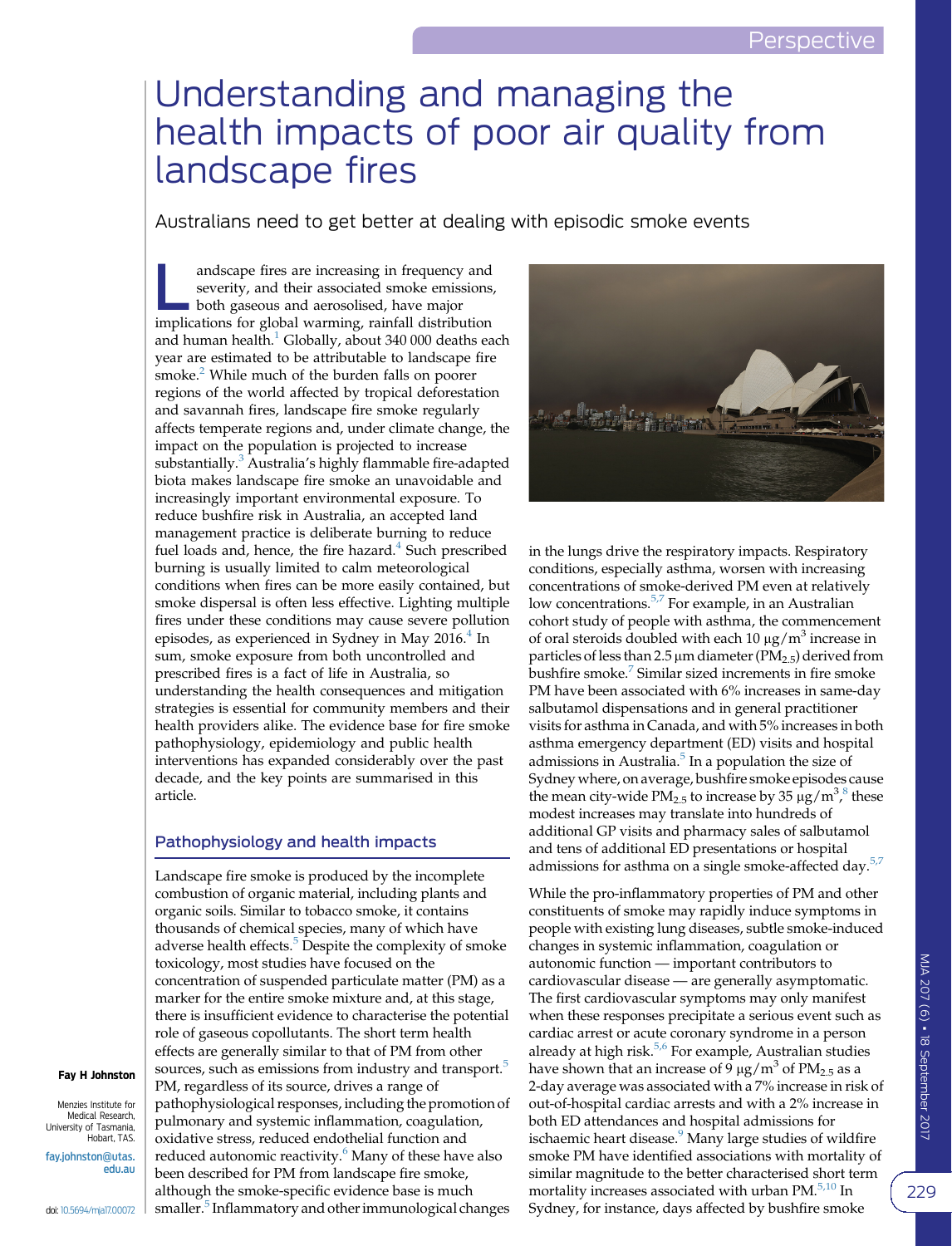episodes causing an average  $PM_{2.5}$  increase of 35  $\mu$ g/m<sup>3</sup> were associated with a 5% increase in mortality or three additional premature deaths.<sup>[5](#page-2-0)</sup>

## Strategies for mitigating health impacts

Approaches for reducing the health impacts from bushfire smoke events include:

- clinical strategies for preventing or managing exacerbations of illnesses;
- individual actions to reduce smoke exposure;
- interventions to reduce population level exposure; and
- timely public communication.

The health impacts of air pollution are tied to the prevalence risk factors in the population, such as cardiovascular and lung diseases, older or younger (including prenatal) age groups and lower socio-economic background.<sup>5</sup> The need for intervention will depend on individual and population level vulnerability and the likely severity and duration of the smoke events. The risk of severe adverse events, such as death, is very low unless large populations are affected by smoke or the episode is unusually prolonged or severe. However, increased respiratory morbidity is common. Given that one in nine Australians report having asthma and one in 20 aged over 45 years report chronic obstructive pulmonary disease, $11$ respiratory impacts from smoke are important for all affected communities regardless of their size.

### Clinical strategies

The primary example of a clinical strategy is for people with asthma, for whom smoke is a known trigger, to commence using an asthma preventer before the smoke impacts, or to use a preventer continuously during a period when frequent prescribed burns are likely to affect local air quality. This is an individual management decision best made in consultation with a GP or as part of an asthma management plan. People with other chronic respiratory diseases should also have a plan for preventing or managing increased symptoms during smoky episodes.

#### Individual action to reduce exposure

Several strategies are routinely recommended for individual action to reduce personal exposure. These include remaining indoors with closed doors and windows, using portable air cleaning devices in the home, reducing physical activity, using a face mask, or moving to a location with cleaner air.<sup>[12](#page-2-0)</sup> Of these, the only approach that has good quality evidence to support exposure reduction and improved health outcomes is the use of portable air cleaners to create a clean air shelter in a room within the home. $^{12}$  $^{12}$  $^{12}$  However, the cost of about \$200-300 is a barrier to many people, and it is crucial to buy the correct device. High efficiency particulate air filters and electrostatic cleaners are both effective for this purpose, whereas many other devices marketed as "air purifiers" are not. Closing doors and windows and staying inside may be helpful if action is taken before the smoke impacts. However, many older Australian houses are not well sealed, thus indoor and outdoor PM concentrations will eventually equilibrate.<sup>[13](#page-2-0)</sup>

#### Interventions to reduce population level exposure

Interventions to reduce the exposure of populations predominantly lie in the realm of land and fire management agencies. Whether systematic prescribed burning positively or negatively affects long term population smoke exposure is a complex question beyond the scope of this article.<sup>[4](#page-2-0)</sup> Nevertheless, there are several possible ways to modify fuel management practices to reduce adverse events from smoke exposure while maintaining the benefits of mitigating the bushfire hazard; for example, the strategic use of landscape interventions such as clearing, mechanical thinning or grazing to reduce fuel loads in areas close to communities.[14](#page-2-0) An upper limit for prescribed burn smoke impacts (such as Australia's air quality standard for  $PM_{2.5}$ ), associated with a temporary stopping rule for igniting additional fires until air quality improves, is a simple and effective strategy currently used in Tasmania.

#### Improving public communication

People in higher risk groups due to older or younger age, asthma or other chronic conditions collectively comprise a substantial proportion of our population. Advance notification that smoke from planned fires may affect them is important because many mitigation strategies require preemptive action. If the predicted footprint of smoke affects a major population such as a capital city, the communication task will be substantial. Organisations responsible for lighting prescribed fires should work together with public health agencies to ensure timely risk communication and mitigation. For uncontrolled fires, prior notification is often not possible. However, smartphone applications that provide near real-time, location-specific information about air quality and airborne allergens, with automatic notifications of changed conditions, are increasingly available.<sup>[15](#page-2-0)</sup> These have been associated with behaviour change to support improved self-management and health protection in people with asthma and may potentially be used for other air quality hazards, such as thunderstorm asthma events. $<sup>1</sup>$ </sup>

## Conclusion

Exposure to smoke is inevitable for Australians. Citizens, health care providers and land managers need to work together to manage the risks through better uptake of existing evidenced-based strategies, including portable air cleaners and provision of timely information to affected populations. However, further research is required to evaluate medical and public health interventions, and to better characterise the health and fire risk trade-offs associated with managing the fuel loads of an inherently flammable country.

Acknowledgements: Fay Johnston receives funding support from the Australian Research Council (LP130100146; DE130100924).

Competing interests: No relevant disclosures.

Provenance: Commissioned; externally peer reviewed.

 $@$  2017 AMPCo Pty Ltd. Produced with Elsevier B.V. All rights reserved.

References are available online at [www.mja.com.au.](http://www.mja.com.au)